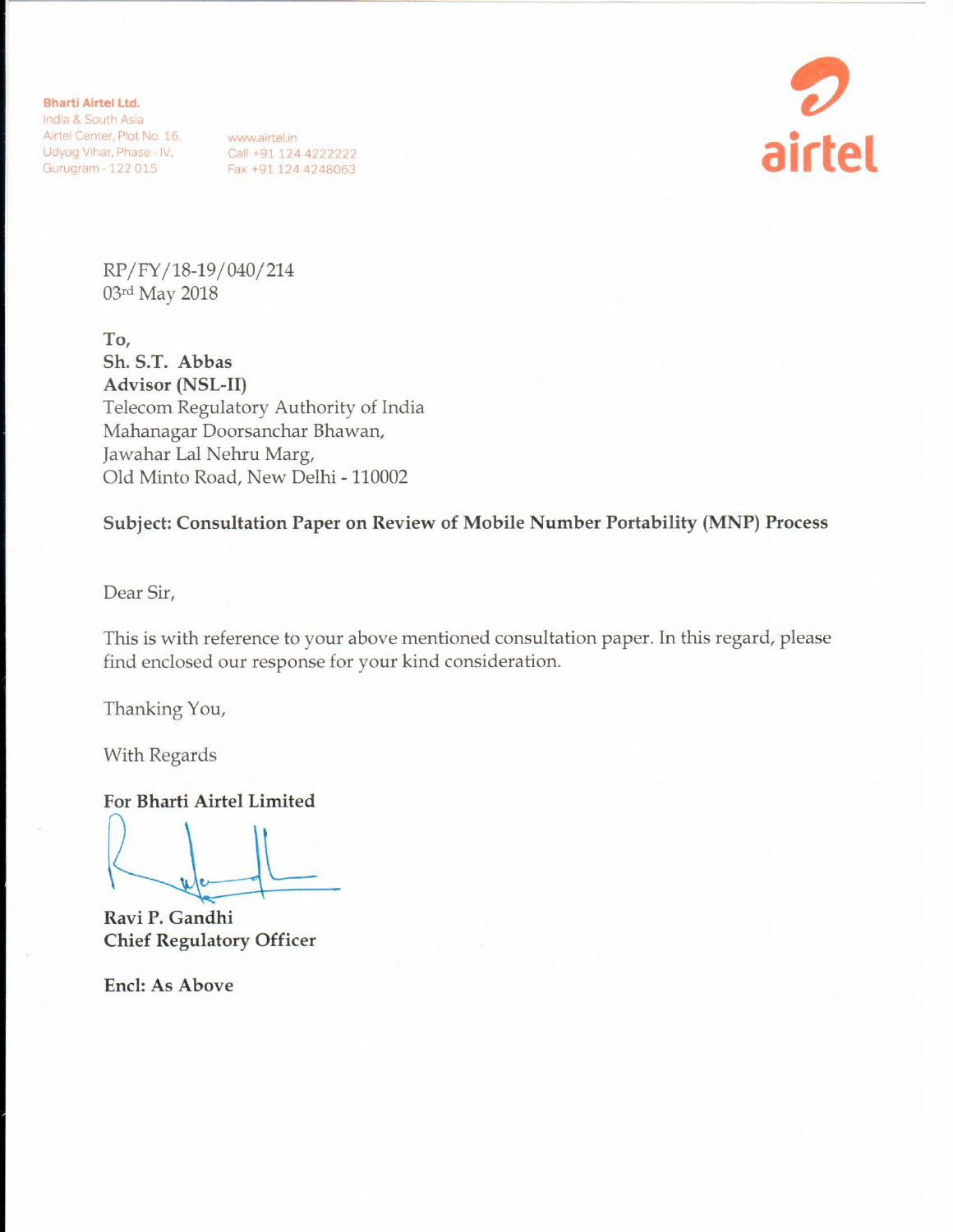### **Airtel's Response to the Consultation Paper on 'Review of Mobile Number Portability (MNP) Process'**

At the outset, we thank the authority for giving us the opportunity to give our comments on the MNP process. The service of Mobile Number Portability (MNP) is operative in the country for several years now. However, the current MNP process reached its stability only after several rounds of iterative changes during the course of its operations. From the statistics provided in the Consultation Paper, it is apparent that a significant number of (approx. 344.59 million) porting requests have been successfully processed till date with high degree of customer satisfaction.

The MNP service enables the customers to retain their mobile number when they need to change their service provider or geographical location without facing the cost of changing their phone number to a new one. Moreover, the existing process of switching mobile operators is very simple and consumer friendly. The customer perception about the service of mobile number portability is also quite satisfactory despite minor technical glitches that are inevitable in every process. Under the aforesaid circumstances, the present system should not be altered/modified until and unless far reaching/ substantial gains are expected to be derived from the changes proposed in the Consultation Paper. While the key stakeholders such as Mobile Number Portability Service Providers (MNPSPs) as well as TSPs will incur substantial costs towards implementing the changes suggested in the Consultation Paper, no significant benefits to the consumers or operators are visible.

Currently, the Industry is witnessing major consolidations by way of mergers  $\&$ acquisitions among telecom operators resulting into rapid movement of subscribers from one network to another. Under these circumstances, any changes made in the current MNP process may have an adverse impact on the movement of users, which is being done effectively in the current process.

**We humbly request the authority that instead of completely revamping the wellestablished process, the present shortcomings or technical glitches may be corrected with minor interventions and the major part of the process can remain as it is. In view of this, we have answered all the questions put forth in the consultation paper.**

Detailed comments in respect of each of the issues are as below: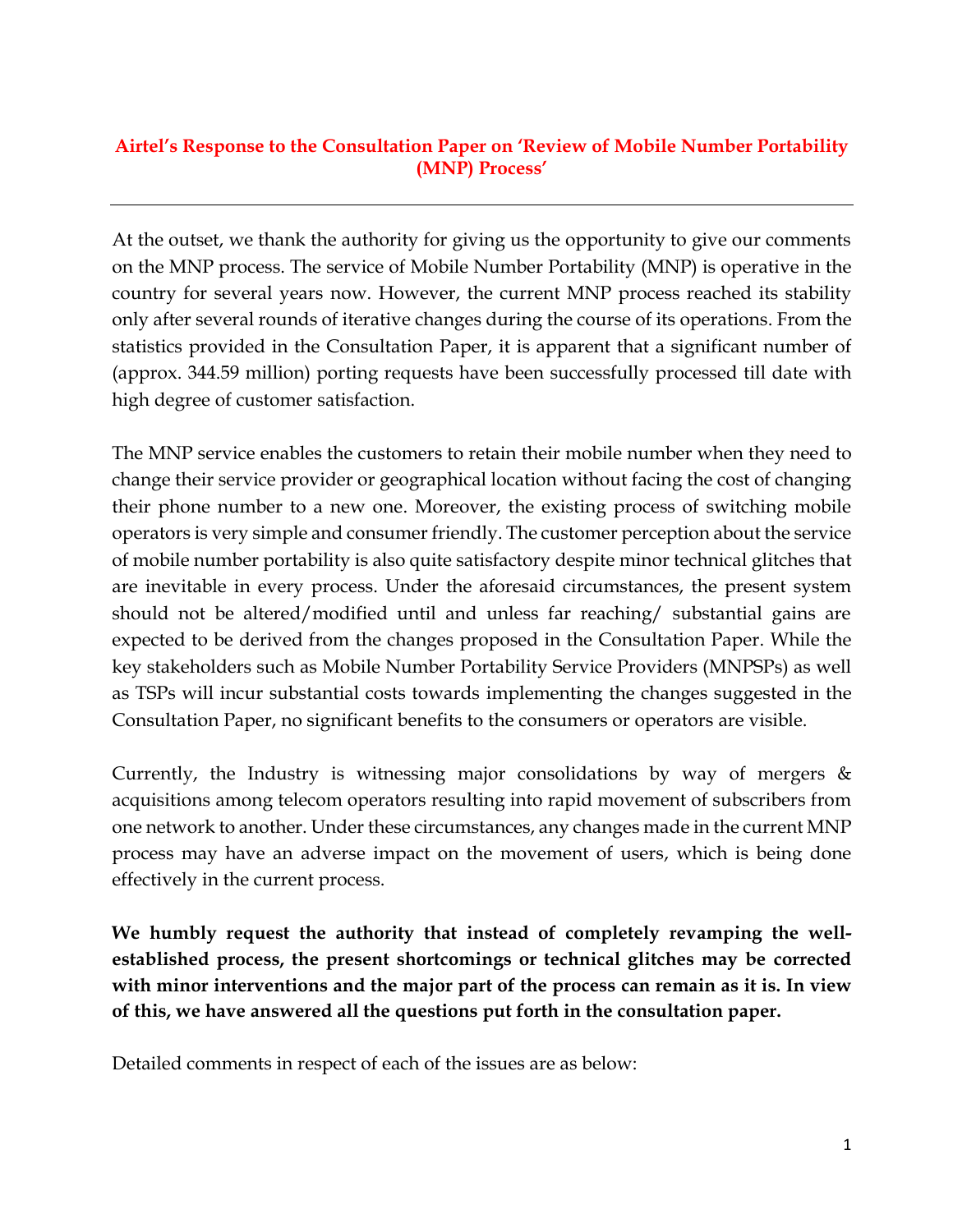**Q1. Would it be appropriate that MNPSP be assigned the task of generating and communicating the Unique Porting Code (UPC) to the subscriber intending to port his mobile number as proposed in the consultation paper?** 

**and**

**Q2. If you agree to assign the task of UPC generation to MNPSPs, whether the revised process outlined in the consultation paper is appropriate to address the relevant issues being faced in the existing MNP process?** 

**and**

**Q3. Do you suggest any other methodology which can address the issues being faced in the existing MNP process? Elaborate your answer.** 

## **Airtel's Response:**

Before we deliberate on the responsibility of UPC generation, let's first understand the purpose of UPC generation. The concept of UPC is like a One Time Password (OTP), which is used to verify the actual user/owner of that number by the Recipient Operator as confirmed by the Donor Operator. This purpose can only be served by delivery of UPC when the customer is active in the network of Donor Operator, therefore, the UPC must be delivered to the customer intending to go for MNP in the DO's network only. In the past there have been some instances of delay in UPC generation by the DO, which we firmly believe can be addressed through specific measures/ actions rather than disbanding the highly robust procedure that has evolved over a considerable period of time.

The simplest way to resolve this problem is to include the UPC generation and delivery as a quality of service (QoS) parameter. The reasonable values can be agreed with all services providers. Further, TRAI can include the monitoring of UPC delay in the list of items in the QoS audit. We believe that this will be the simplest, fastest and most cost-effective way to ensure that the UPC is generated and delivered in a reasonable time by the Donor Operator.

The proposal put forth by TRAI, that the task of UPC generation should be assigned to the MNPSP, entails a major shortcoming. It goes with the presumption that UPC generation will eliminate the role of DO in the process. But as a matter of fact, it will only shift the responsibility of UPC generation to MNPSP while retaining the delivery of UPC with the Donor Operator. Furthermore, there is no basis for an assumption that technical problems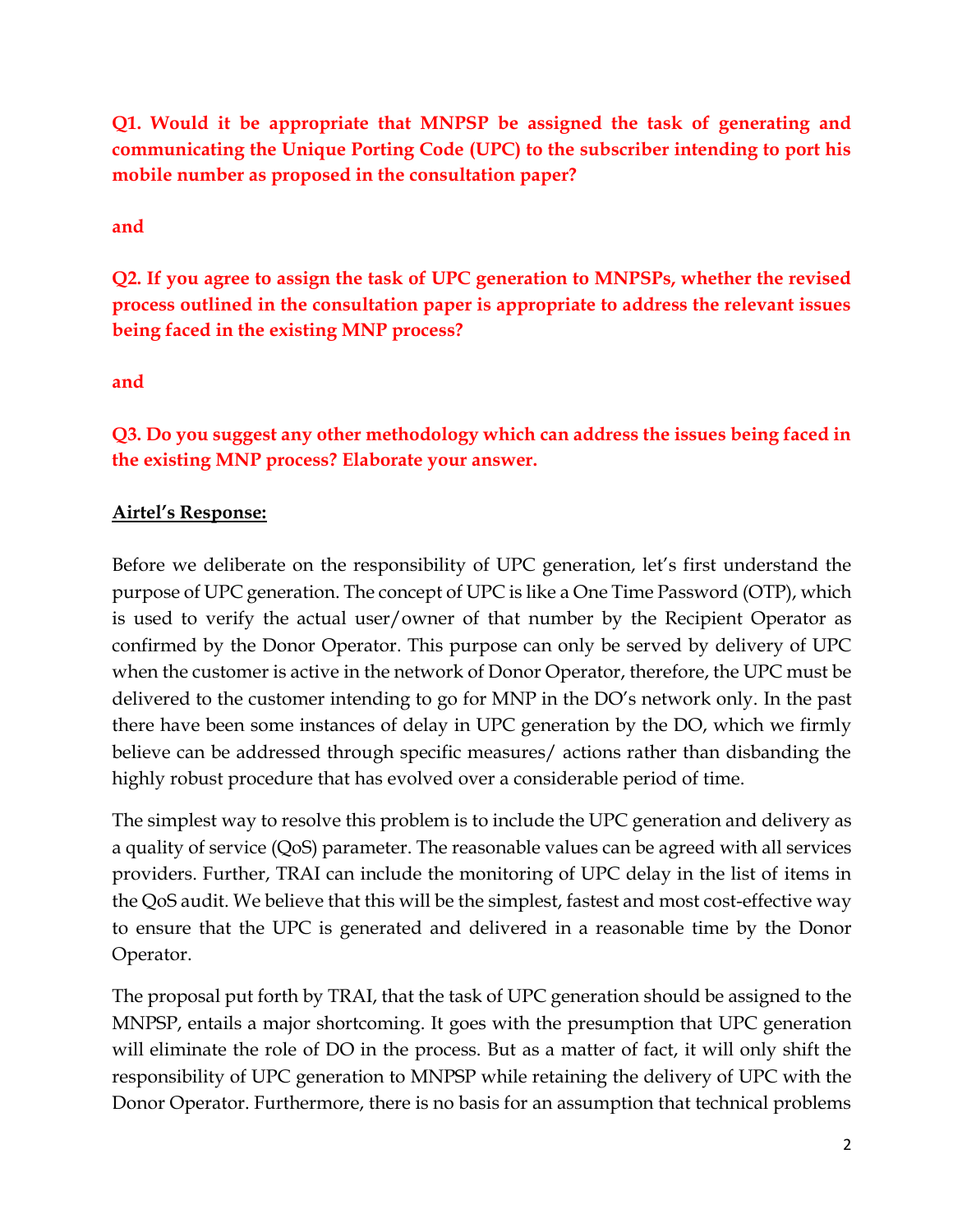of similar nature will not arise in the systems of MNPSP if the responsibility is handed over to them. In fact, there is a possibility that generation of UPC by the MNPSP may not reduce any point of failure but further increase it. Today, the Authority only has to check the time of generation and delivery of UPC by Donor Operator, however, in the proposed arrangement, the time of generation and delivery will have to be monitored in both the MNPSPs' and DO's network. Therefore, we believe that the Authority should retain the current process instead of complicating it.

**We humbly submit to TRAI that in order to eliminate the concerns around delay or nongeneration of UPC, the Authority should include this as one of the QoS parameters to be periodically monitored.** 

**Q4. How can KYC information available with DO be verified during the MNP process to avoid fraudulent porting? Please elaborate.**

### **Airtel's Response:**

The issue of verification of KYC process was deliberated at length during the year 2009- 2010, when the original MNP regulation was being framed and it was felt that the KYC validation by Donor Operator will become a major challenge as it may open an opportunity for the Donor Operator to reject the porting requests on frivolous grounds.

After a detailed deliberation, the concept of UPC was adopted. The UPC goes with an underline theme that the person who has access to UPC (like OTP) is the rightful owner of the Mobile Number. In fact, DoT adopted the same concept in the eKYC-based reverification guidelines and allowed re-verification/change of KYC on the basis of OTP received by the subscribers.

The fraudulent porting can happen only under the following circumstances: -

- (i) UPC is known to other person: UPC, like OTP, is a confidential information and the customer should not share it with anyone. The fraudulent porting can happen if the UPC is known to the other person. Various steps can be taken to ensure that the other person does not get the UPC or is not able to use it in any way. Some of these steps are laid out as follows:
	- a. **Customer education** Like OTP, the customer needs to be educated about not sharing the UPC with anyone except with the recipient operator at the time of acquiring the new SIM from the recipient operator.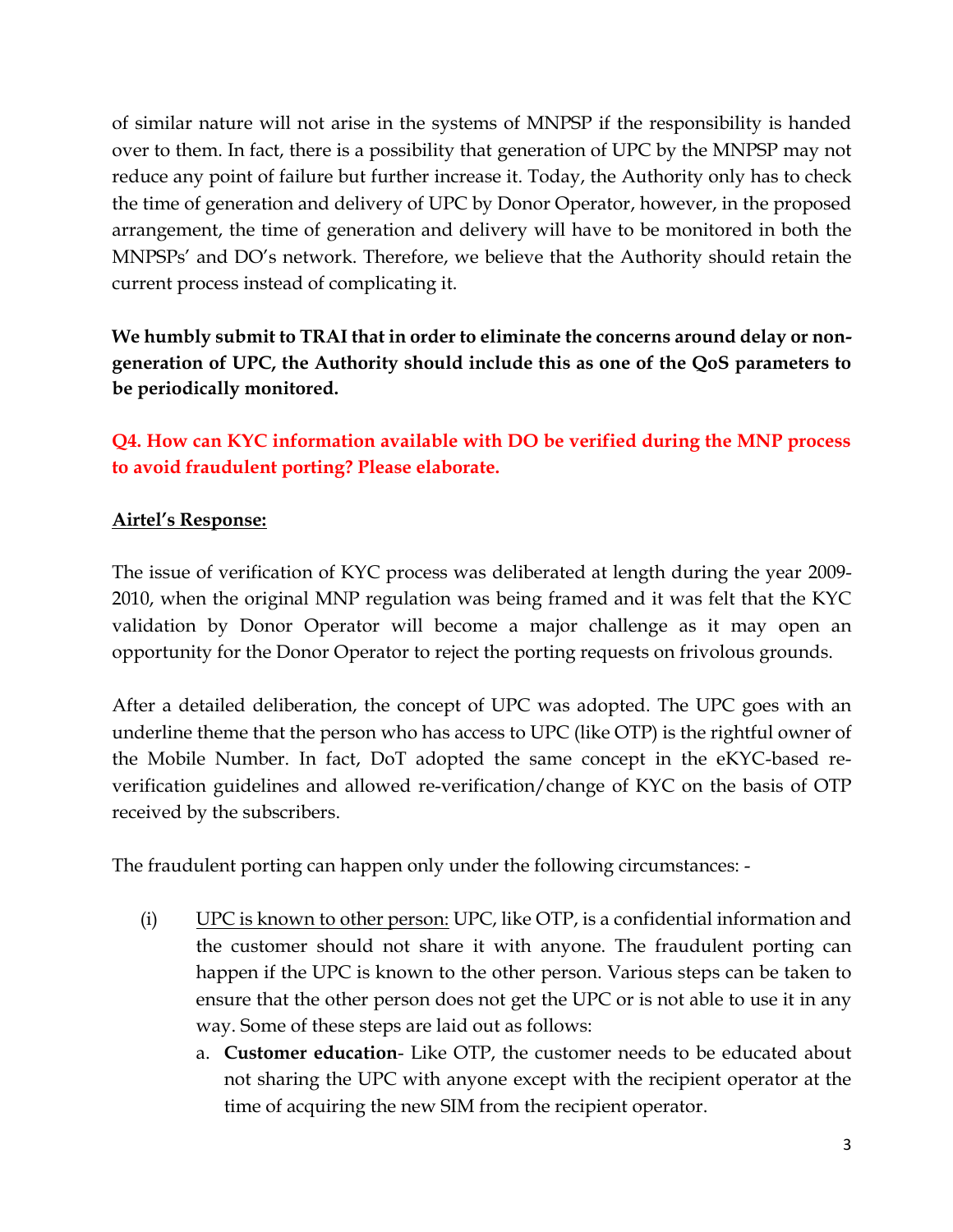- b. **Time delay** DO shall send an SMS every day during the validity period of the UPC so that the customer is notified if someone else has generated UPC from their phone. DO should have a well-defined process for addressing the complaints of the users in case of such fraudulent UPC generations.
- (ii) Wrong/No Validation by DO: UPC validation by DO is equivalent to KYC validation, and therefore, is required to be done through a robust and automated process. TRAI should build a QoS parameter on the efficacy of the UPC validation process. The DO validation process should ensure a stringent and full-proof way to curb fraudulent porting and also ensure that the same is not misused for wrongful rejection of the porting by the DO.

KYC information, unlike UPC/ OTP, cannot be validated online and has to be done manually. Due to subjectivity involved in the manual process, if DO is assigned the job, then they may reject even the genuine cases on frivolous grounds and if RO is assigned this job, they will accept every case in their business interest. While rejection of the right KYC by DO will be anti-competitive, acceptance of wrong KYC will result in fraudulent porting, which will not only cause customer inconvenience but might also result in huge security issues. The proposal of assigning this job to MNPSP will be ineffective as they will neither have the old KYC nor the new KYC details and will be dependent on both DO and RO for any such validation.

**The UPC as a surrogate of KYC validation has worked well in last 8 years and has seen only a miniscule number of** fraudulent porting; even those cases got resolved in a timely manner with the collaborative efforts of the operators & TRAI. **With stricter UPC validation and customer education as suggested above, the fraudulent porting cases can be further reduced and brought down to almost zero.**

**Q5. What are the challenges in implementing the proposed MNP processes / framework on the part of stakeholders' viz. TSP (as DO and RO) and MNPSP? Elaborate your answer highlighting the risk involved in hacking of system and misuse of information.**

### **Airtel's Response:**

Today, TSPs are solely responsible for the KYC details of the customer. Any regulatory mandate allowing MNPSP to pull KYC data from the servers of the TSP will adversely impact the privacy of the customer's data. Further, the customer details can be highly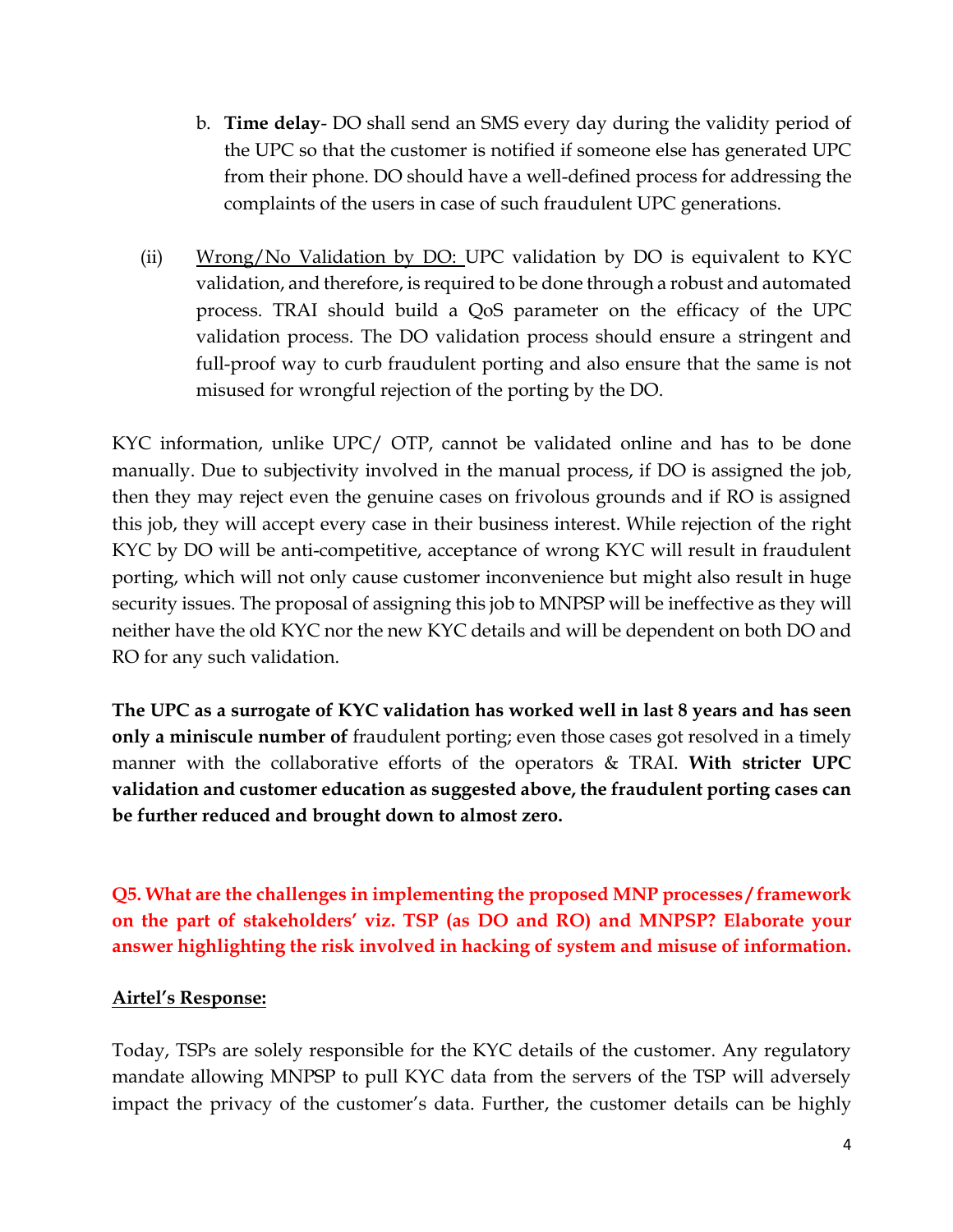sensitive from business perspective as well. Giving access of complete customer information to MNPSP, or any other Operator or Company, would be a huge business risk for any entity. Therefore, the systems cannot be opened to any other company even if that company is a licensed entity from the Government of India. No organization would like to risk their whole business for a purpose which can be served through other safer means.

Therefore, we would like to humbly suggest that the authority should not propose any process, which puts the whole business of any operator at risk. Allowing access to IT systems containing commercially sensitive information to any other organization would entail a potential risk of hacking or misuse of information.

**KYC information apart from being highly sensitive for any business is also sensitive for national security, hence, the system containing the KYC information cannot be opened for any other organization.**

**Q6. Whether MNPSP should be compensated towards the cost of generation and delivery of UPC to the subscriber through SMS? If yes, what mechanism can be adopted?** 

### **Airtel's Response:**

Since we are recommending to continue the existing process of UPC generation, which is with DO, there is no requirement of a response for this question.

**Q7. What would be the appropriate mechanism to reinforce the accountability and role of MNPSP in the proposed scenario?** 

#### **&**

**Q8. What could be the mandatory obligations on part of the MNPSP?**

#### **Airtel's Response:**

We have already explained the reasons why the proposed process should not be adopted.

Notwithstanding the above, the following steps are proposed to reinforce the accountability of MNPSPs in the current MNP process, including but not limited to,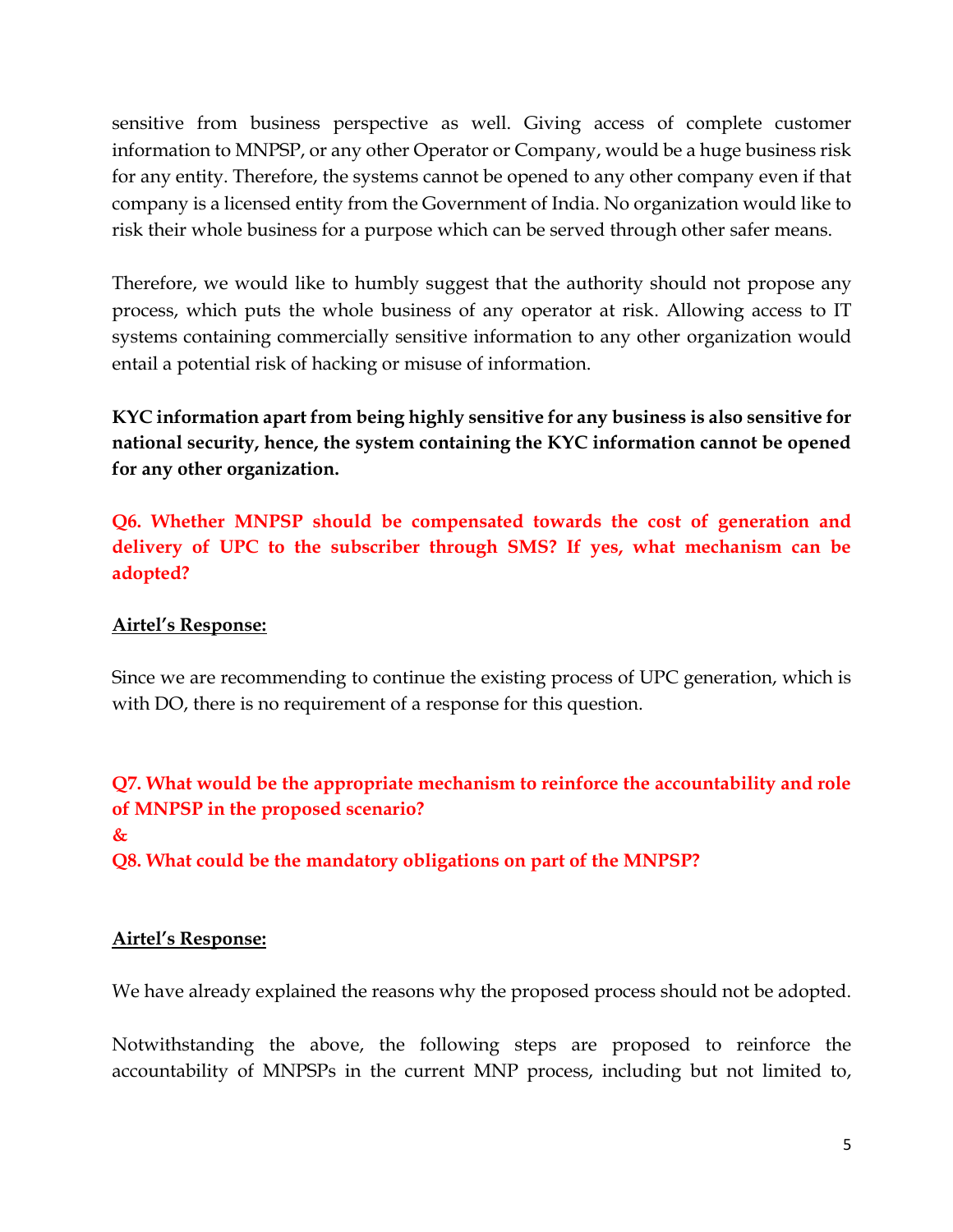smooth function of the porting process, prevention of fraudulent porting, resolution of customer complaints, etc.

- Real-time report and Information should be available to all operators
- Front end GUI for Call Centers
- Regular audits of IT systems of MNPSP by RO and DO in addition to TRAI and DoT
- Dedicated Customer Redressal desk for all operators
- Re-queue process should be in place for any issues
- Complaint management or Desk should be available in case the customer is unable to generate UPC
- BCP should be available
- SLA has to be agreed between the RO/DO and MNPSP

In case there are any lapses on the part of MNPSP, the same would attract appropriate penalties.

## **Q9. In the event of large scale disruption or sudden shutdown of network, what could be the appropriate alternative mechanism to ensure delivery of UPC and completion of porting process?**

### **Airtel's Response:**

As explained above, the concept of UPC is an integral part of MNP process to prevent any fraudulent porting. It is required by the Recipient Operator to establish the authenticity of the customer. In case of major failure/shutdown of the network, there can be following circumstances:-

#### **1). Donor Operator has planned shutdown of the network but can generate and validate UPC:**

In such a scenario, the donor operator should generate UPCs in bulk and send to all customers on daily basis with a message to use that UPC and port out to any other network. Since the operator at that point of time is continuing with UPC validation desk/system, the porting would be like a normal process and no such situation of fraudulent porting or customer inconvenience would arise.

### **2). Donor Operator is about to shut down the network and desk/system to validate it:**

The Donor operator who is shutting down its services, should suo-motto generate the UPCs in bulk and send it to all its customers. It should also handover the same to both the MNPSPs under intimation to authority.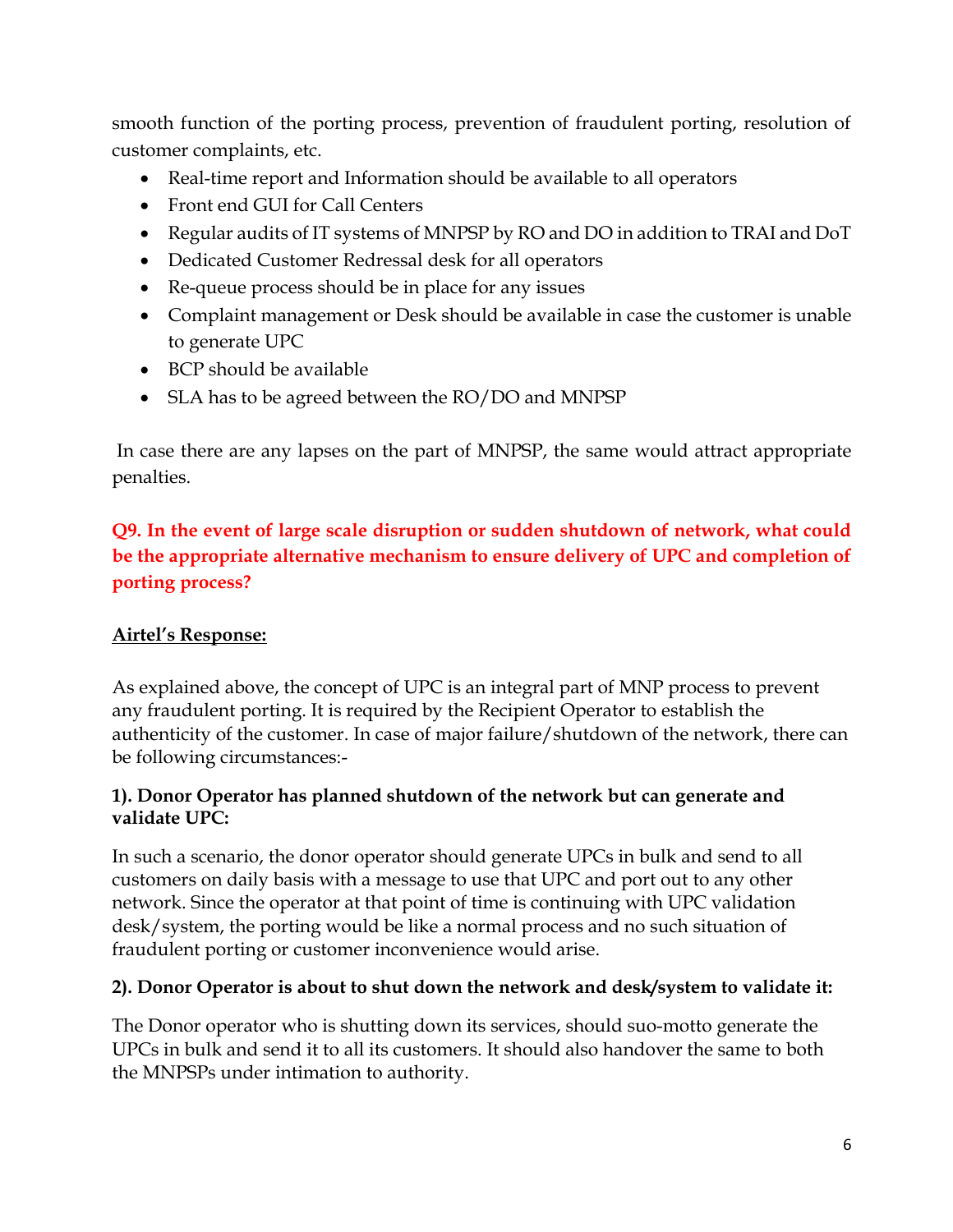The two MNPSPs, should play the role of DO for validation of the UPC in the respective geographies. It shall be the responsibility of MNPSP to ensure that the UPC is properly validated in order to prevent any fraudulent porting.

### **3). Donor Operator has shut down the network- no mechanism to generate or validate the UPC:**

In such scenario, the Donor Operator should handover the complete KYC data along with SIM numbers to the respective MNPSP under intimation to authority. Since the Donor Operator's network is not operational and the UPCs cannot be delivered through SMS, MNPSP should generate the UPC. Subsequently, MNPSP should create a website or an application through which the customer can receive the UPC post validating his/her credentials. Since the SIM number and other KYC details have been already handed over by DO to MNPSP, MNPSP can utilize that information to verify the customer's credentials before providing them the UPC.

Once the UPC is provided by the MNPSP, the customer can use that UPC while applying for a new connection with RO, who in-turn, will seek validation of UPC from MNPSP instead of DO as done in the existing process.

By following the above steps, the crisis around UPC, which happened in some recent cases of shutdown can be completely avoided.

**Q10. (a) Do you agree with the process for transfer of the prepaid balance to the subscriber's account as described in the consultation paper? What changes do you envisage in licensing/ regulatory framework to enable the provision? Please elaborate your answer.** 

**(b) If the above process is not agreeable, please suggest alternate mechanism.** 

**and**

# **Q11. What should be the regulatory requirements to monitor efficacy of the provision of transferring the unspent pre-paid balance? Please elaborate your answer.**

### **Airtel's Response:**

At the outset, we would like to submit that **the proposed transfer of the prepaid balance from DO to RO** suffers from lack of clarity. At present, the unspent balance of a pre-paid subscriber may be in the form of talk time or the balance validity of STV, Combo or bundled offers. The use of the term talk-time gives an impression that Authority is only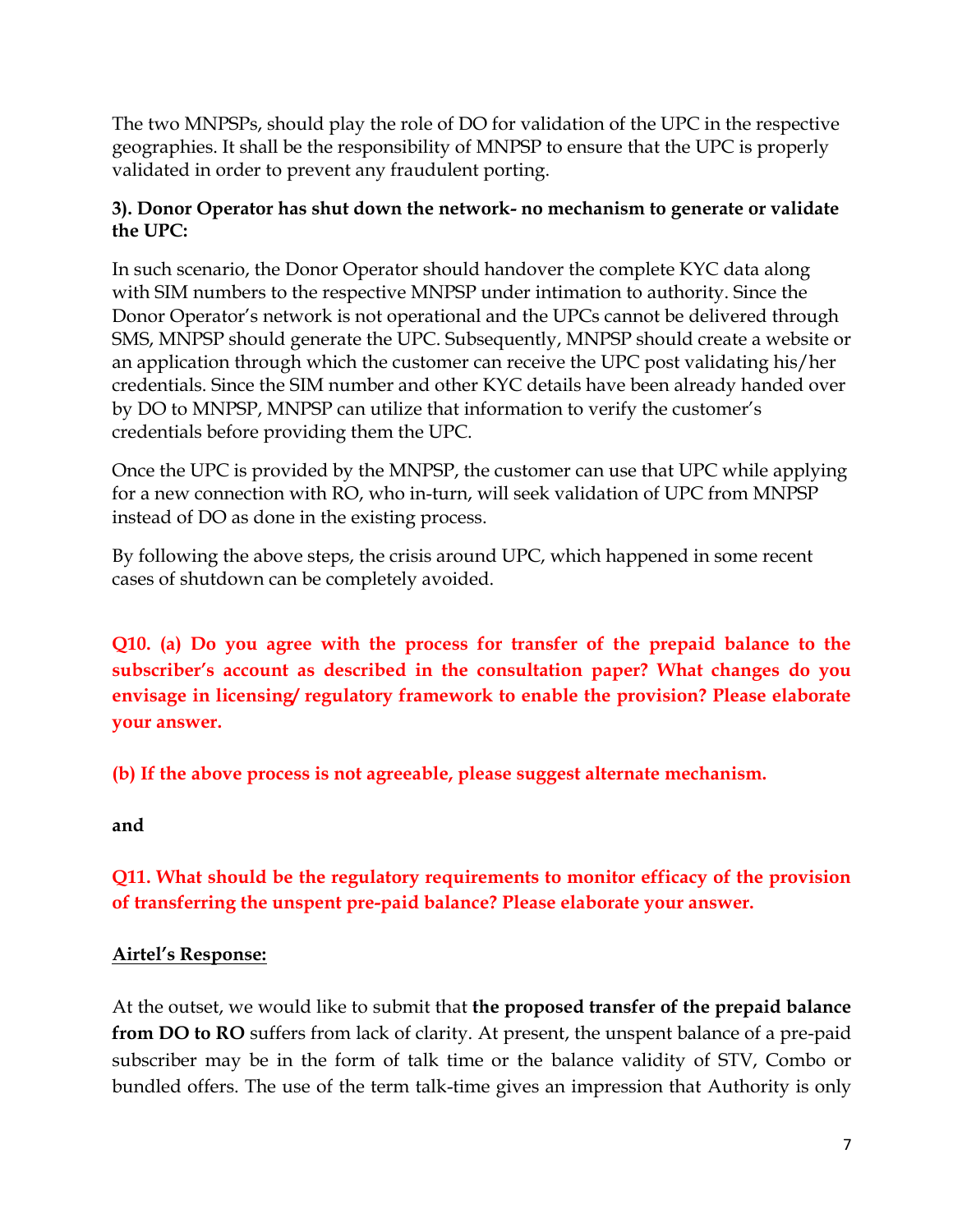contemplating the transfer of balance talk time in customer's pre-paid wallet instead of the un-spent balance of the customer in any form i.e. talk time or bundles/STV/Combo etc.

Each operator has a different implementation of their tariff schemes ranging from talktime to bundled offers. Some operators, such as a new operator in the market, may not be maintaining talk-time but retaining all balance in the form of bundles or STV/Combos. In such cases, the determining the transferable amount would be very subjective and lead to disputes. On the other hand, transfer of only the talk- time will result in a serious issue of level playing field wherein the operator offering only bundles/STV/Combo will not be required to transfer the amount, while the operator offering Top-up vouchers for the talktime will have to transfer the balance.

Notwithstanding the above, such process can be implemented only through a fully automated system, which shall require the integration of the IN and Billing system of all operators. Such integration of IT systems, that too when each operator has installed a completely different IT system, will not only be a technical nightmare but an extremely costly process. There is no apparent benefit which would be achieved by mandating the balance transfer. On the contrary, it would be subject to varying interpretations by the customers, and therefore, would result in significant increase in the consumer complaints.

### **Therefore, we humbly request the Authority to not mandate such transfer as:**

- **The proposed regime will lead to distortion of the level playing field; and**
- **Would lead to disputes, customer complaints and a huge cost of implementing the system level changes without any significant benefit to customers.**

**Q12. In the proposed scenario of reduced MNP timelines, should the validity of the UPC be reviewed? If yes, what should be the period of validity of UPC? Please elaborate your answer with justification.** 

### **Airtel's Response:**

UPC, like OTP, is only a verification mechanism to avoid any fraudulent porting and does not play any role in the actual MNP process. The UPC validity period is majorly the time period from generation of UPC by the customer until he decides to approach any Recipient Operator with his/her application for porting. Therefore, this time should be sufficient for any customer to decide upon a recipient operator and utilize his porting request without worrying about its expiry. Any reduction in the validity of UPC will be not be user friendly and may force them to generate UPC again, loading the systems unnecessarily. Therefore, we believe that the UPC should remain valid for at least 2 weeks.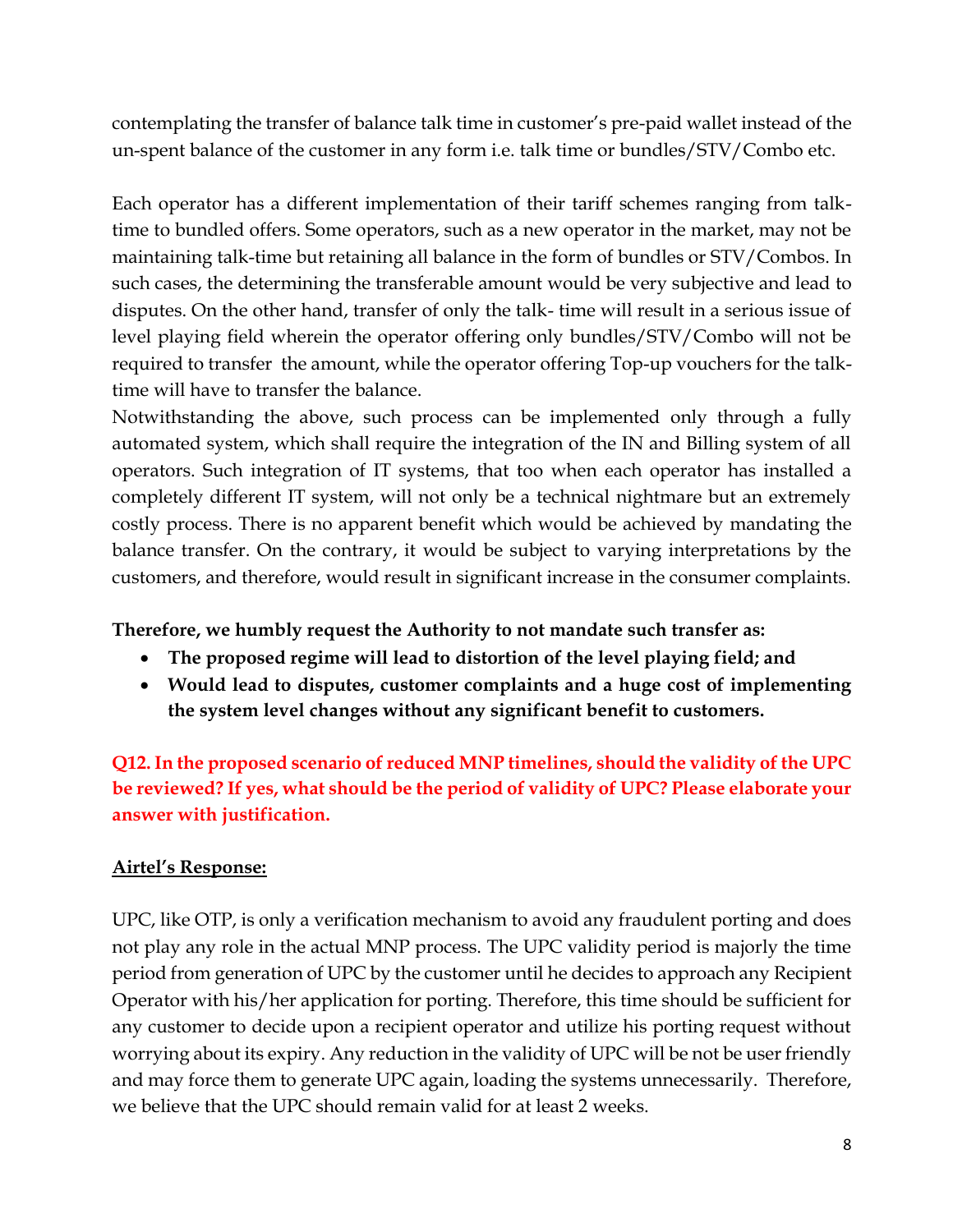Notwithstanding the validity period of UPC, which does not affect the porting period, we believe that the porting process should be revised in such a manner that it is completed within 48 hours (24 hour retention period + 24 hour porting process). Having said that, we would also like to submit that the existing timelines for the MNP process were on account of clearances from LEA's perspective. Any proposal for reducing the MNP timelines would require the involvement of all stakeholders.

Further, during the Intra-circle- Inter-operator porting (local porting), LEAs clearance may be required. On the other hand, in case of Inter-circle- Intra-operator (National porting) e.g. Airtel Mumbai to Airtel Delhi, the LEA clearance may not be required. Therefore, the porting can be initiated immediately and completed within 24 hours.

**Q13. Whether it would be appropriate to review the existing structure of UPC? Please elaborate your answer with justification.** 

#### **and**

**Q14. If you agree to above, does the proposed structure as discussed above adequately serve the purpose or would you suggest any other mechanism? Please elaborate your answer with justification.** 

### **Airtel's Response:**

As explained in the question number 4 above, the purpose of UPC to act as an OTP was a surrogate to transfer of KYC information. The purpose of UPC is not to inform the MNPSP or recipient operator about the tariff plan or changing scheme offered by the donor operator to their customers. Further, any OTP should not be predictive in any manner.

Therefore, we suggest that the UPC format should be oblivious to the kind of tariff plan or business relationship between the customer and DO.

**Q15. Should the provision of withdrawal of porting request be done away with in the revised MNP process? Please state your answer with justification.** 

### **Airtel's Response:**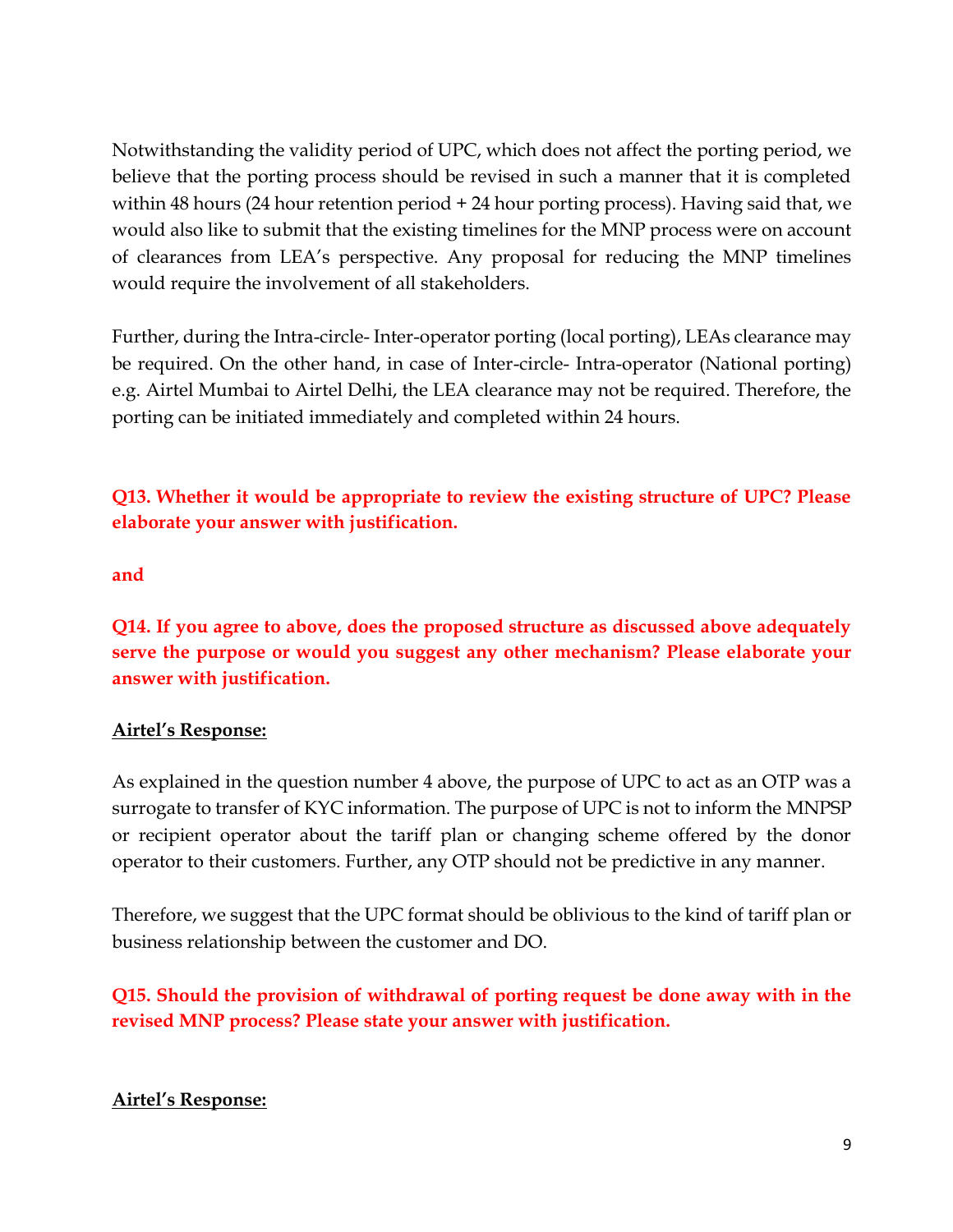The MNP regulation and process is laid out for the sole purpose of providing the freedom of choice to the customer of selecting their TSP while retaining their number. Therefore, any provision regarding the withdrawal of porting request should be viewed essentially from the angle of customer's right to reconsider his decision within 24 hours rather than looking at it from a narrow lens of DO/RO. The option of withdrawal of porting request by the customer within 24 hours is equally important as the choice of the customer to go ahead with porting.

The relationship between the customer and operator is based on mutual appreciation on day-to-day basis. During the customer life cycle, there are many instances when the customer is not satisfied with the response or service provided by the Donor Operator and he/she applies for porting at spur of the moment. But when the corrective measure is taken by the Donor Operator by resolving the problem being faced by the customer, he/she may decide to continue with the services of their existing operator.

# **Withdrawing this facility would not only deny the customer the option to re-consider his decision within 24 hours, but will also deny the Donor Operator their legitimate right to retain their customers by addressing their grievance.**

It should be noted that a period of 24 hours, as prescribed in the present regulation, for retention exercises by DO has worked very well during the last 8 years. **Withdrawing this facility would make the operator-customer relation very brittle and fragile.**

However, to address some cases of misuse as mentioned in the consultation paper, a robust process can be adopted to ensure that the cancellation request sent by customer to the recipient operator is acted upon. For this purpose, we had proposed an SMS-based withdrawal of the porting requests, which is customer-friendly, transparent, easy to implement, verifiable, instant and auditable. Further, this will end all disputes regarding authenticity of withdrawal request sent to the recipient operator.

## **Therefore, we sincerely request the Authority for continuation of the 24-hour window allowing the customer to reconsider and withdraw their porting request.**

**Q16. What additional changes do you envisage in the MNP regulations? Elaborate your suggestions.**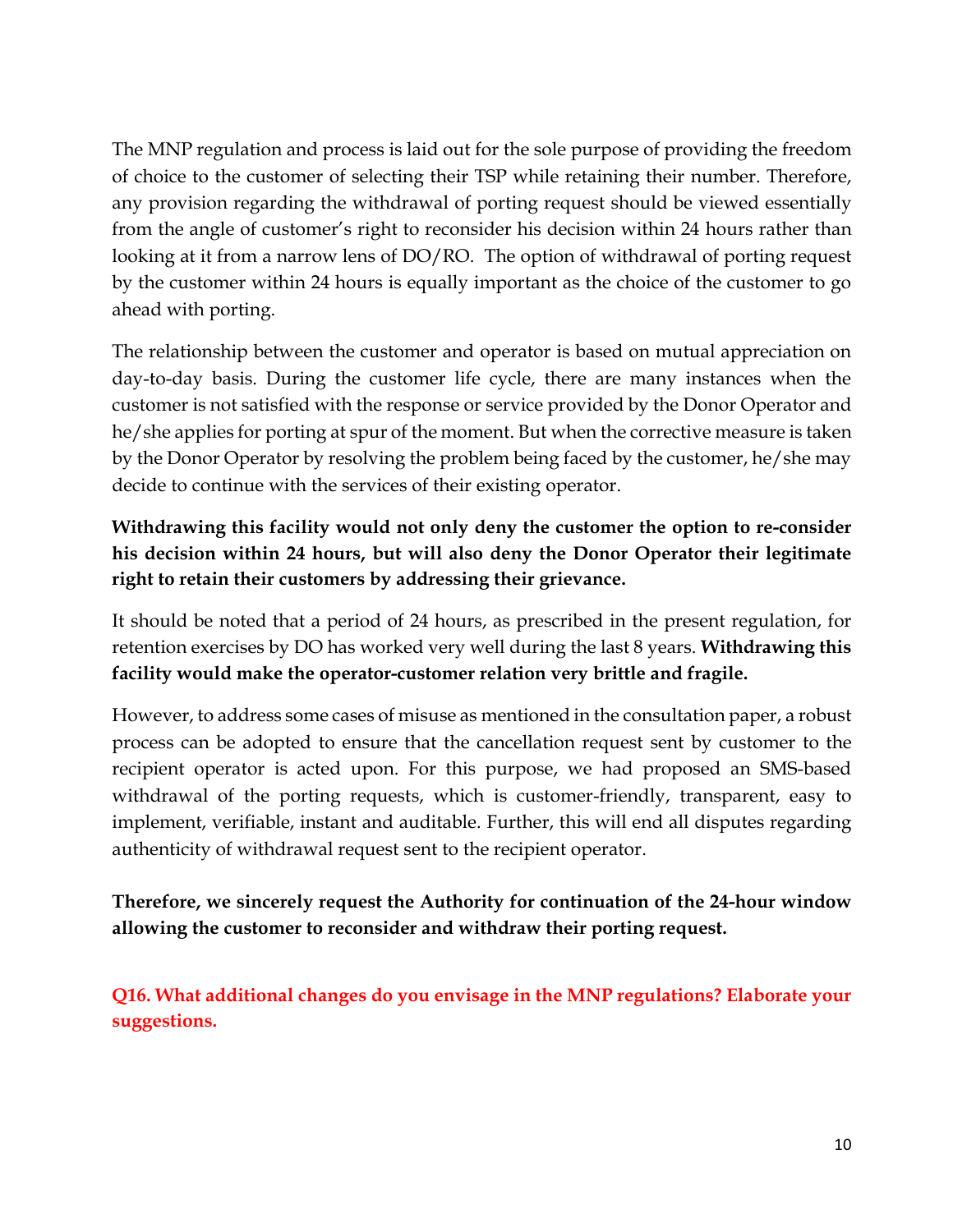The regulation should clarify the validity period of UPC. In our view, if the validity of UPC is 15 days, then this period should be counted from the day of generation of UPC till the date on which the request for UPC validation is forwarded by RO to DO via MNPSP. If the UPC is invalid or not matching, then the rejection should happen in no time in a completely automated way, say within 8 hours.

After passage of 8 hours, DO should not be allowed to reject porting on the ground of UPC mismatch or validity post MNP wait period. All such delayed rejections should be monitored as Quality of Service (QoS) parameters.

**Q17. Due to the difficulty envisaged, should the subscriber be allowed to reconnect his mobile number even after number return process is initiated? If yes, what could be the criteria? Please elaborate suitable method.** 

### **Airtel's Response:**

TRAI has rightly pointed out the significance of mobile number in today's date. The Mobile number has practically become the virtual identity of a person for all practical purposes and losing one's mobile number can have serious personal and financial implications. At times, the customer may genuinely be constrained to make the outstanding payments but the existing MNP regulation mandates that once a ported-in number gets disconnected due to non-payment dues (NPD) or any other reason, the RO cannot reactivate the number, as well as, is required to return that number to the Original Number Range Holder (ONRH) after 60 days from the date of such disconnection. Thus, if the subscriber wants to reactivate that number, it can only happen only through the DO after 60 days from the disconnection from the RO. This issue gets aggravated when the ONRH has shut down the operations and the MSC code to which that number belongs has not been allocated to any existing operator by the DoT.

With respect to the above, we would like to suggest the following:-

- a) The RO should be allowed to reconnect the number which is disconnected as many times as it does for its own number series till the date it is to be returned to ONRH.
- b) Instead of 60 days, the RO should be allowed to retain the number for 6 months, post which, it can be returned to ONRH. It can be safely assumed that if the number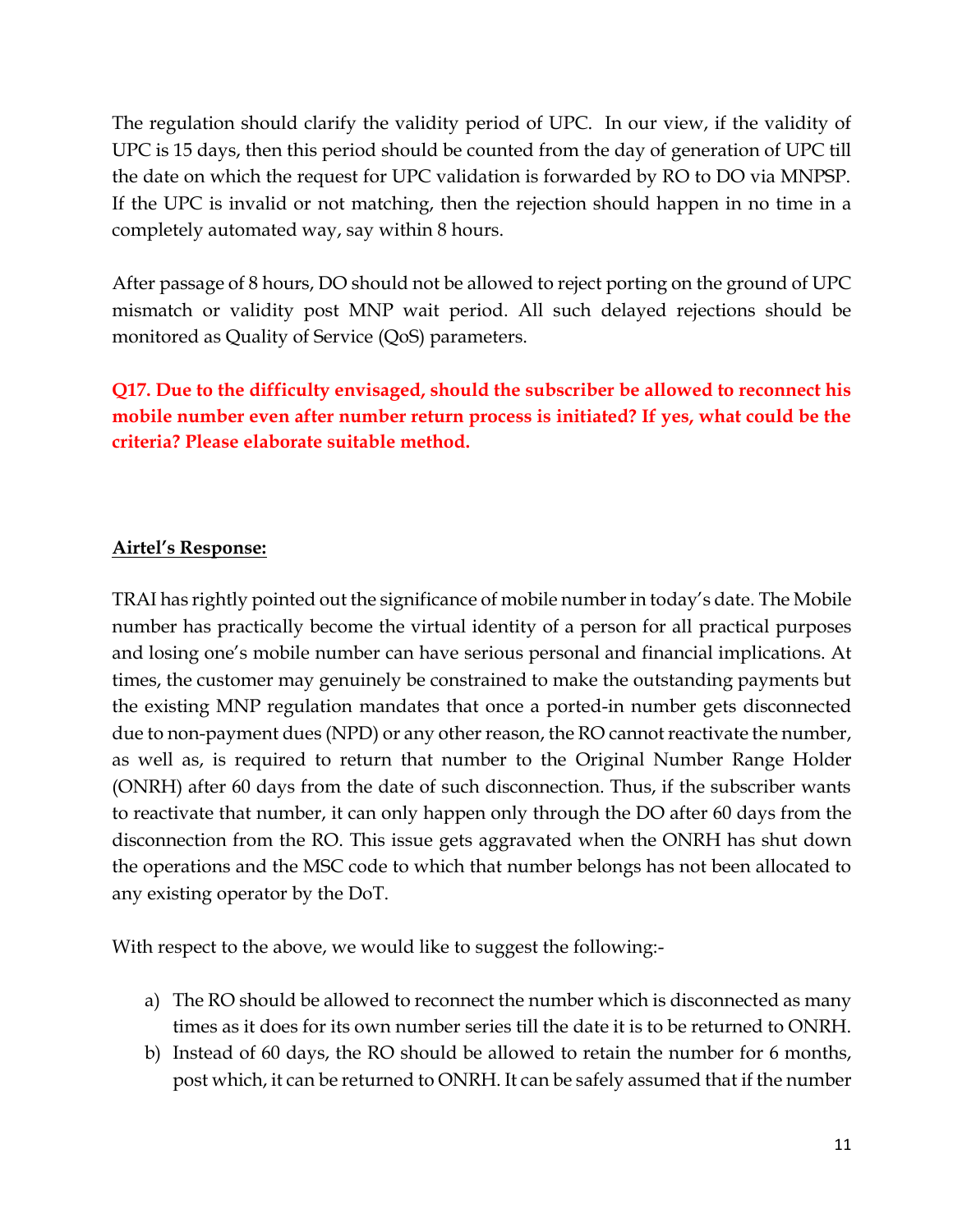is not working for 6 months, it would not be required as an identity credential or for financial transactions.

**Q18. Should the MNPSPs be allowed to charge for the ancillary services such as number return and bulk database download by TSPs? Please provide your comments with justifications.** 

### **Airtel's Response:**

**The MNPSP should not be allowed to charge for the ancillary services** as the proposed structure envisages a similar form of information gathering, which is being followed in the current MNP process. TRAI in its recent amendment, related to per port transaction charge, revised it from INR 19 to INR 4. The revision in rates was carried out only after comparing the cost and volumes of transactions involved and if TRAI had considered the porting transaction numbers for FY 17-18, the Per Port Transaction charges would have been reduced further.

It is understood that the total cost of MNPSP used for calculating per port transaction charge already have an element of such ancillary services and considering the fact that the present per port charge is much higher than the present cost of MNPSP, they should not be allowed to charge additionally for any service.

**Q19. Would the new technologies, such as block chain, be helpful for facilitating faster and transparent MNP process? What can be the possible advantages and challenges? Please elaborate.** 

### **Airtel's Response:**

Block chain technology is still in its nascent stages, so it would be too early to comment upon its use in the MNP process.

**Q20. If there are any other issue(s) relevant to the subject, stakeholders are requested to offer comments along with explanation and justifications.** 

### **Airtel's Response:**